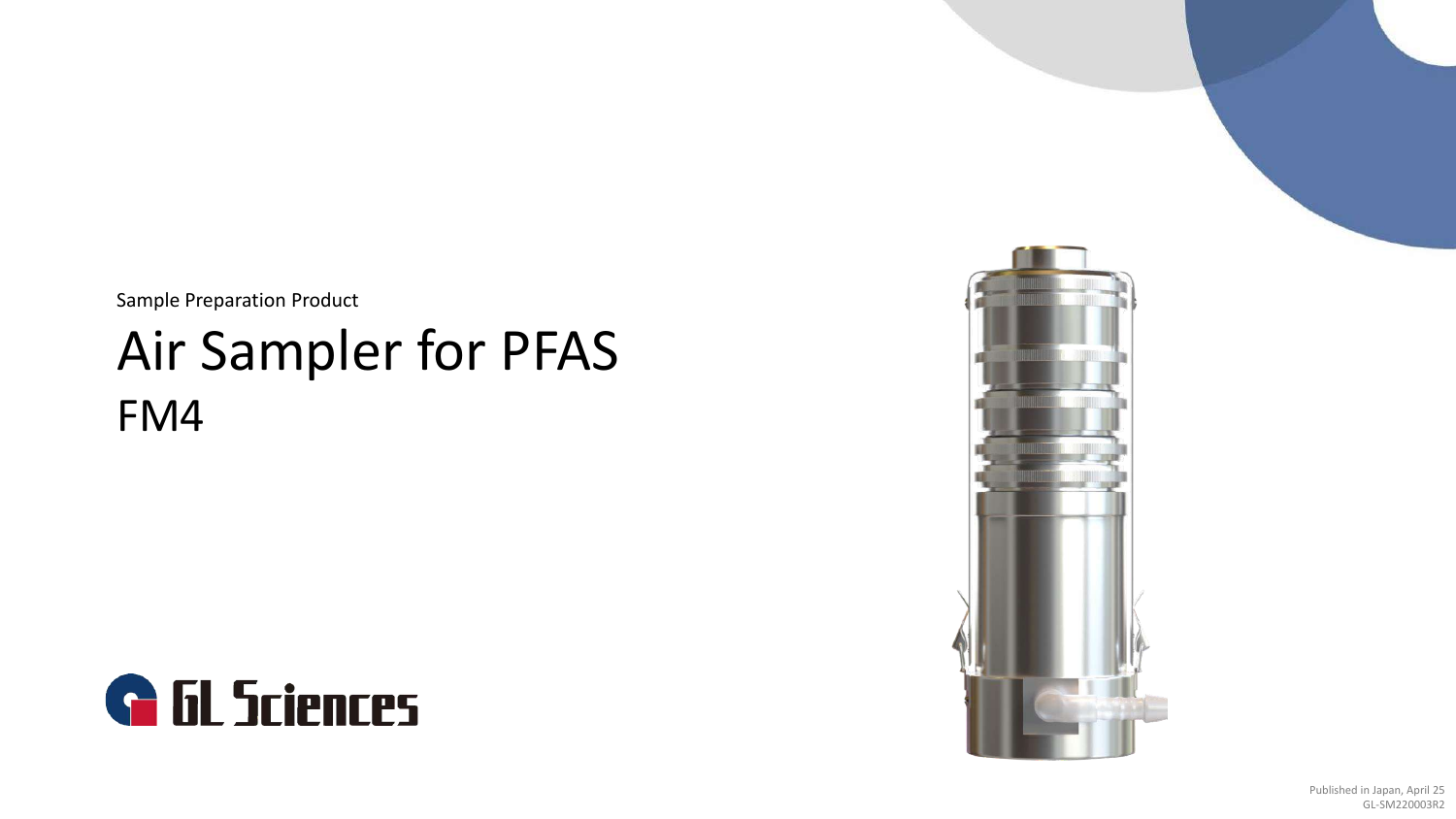

|                             | <b>Group</b>                              |                                 | <b>Compounds</b>                                                             |
|-----------------------------|-------------------------------------------|---------------------------------|------------------------------------------------------------------------------|
|                             | Perfluoroalkyl sulfonic acid              | <b>PFSAs</b>                    | PFEtS, PFPrS, PFBS, PFHxS, PFOS, PFDS                                        |
| <b>lonic</b><br><b>PFAS</b> | Perfluoroalkyl carboxylic acid            | <b>PFCAs</b>                    | PFPrA (C3)- PFTeDA (C14), PFHxDA, PFOcDA                                     |
|                             | Fluorotelomer sulfonic acid               | <b>FTSAs</b>                    | 6:2 FTSA, 8:2 FTSA                                                           |
|                             | Fluorotelomer unsaturated carboxylic acid | <b>FTUCAS</b>                   | 8:2 FTUCA, 10:2 FTUCA                                                        |
|                             | Perfluorooctanoic sulfonamide acetic acid | <b>FOSAAS</b>                   | N-MeFOSAA, N-EtFOSAA                                                         |
|                             | Perfluorooctanoic sulfonamide             | <b>FOSAS</b>                    | FOSA, N-MeFOSA, N-EtFOSA                                                     |
|                             | Perfluorooctanoic sulfonamide ethanol     | <b>FOSES</b>                    | N-MeFOSE, N-EtFOSE                                                           |
| <b>Neutral</b>              | Fluoroteromer alcohol                     | <b>FTOHs</b>                    | 4:2 FTOH, 4:3 FTOH, 6:2 FTOH, 6:3 FTOH, and<br>8:2 FTOH, 8:3 FTOH, 10:2 FTOH |
| <b>PFAS</b>                 | Fluoroteromer jodine                      | <b>FTIS</b>                     | 6:2 FTI, 8:2 FTI, 10:2 FTI)                                                  |
|                             | Fluorinated jodine alkane                 | <b>FIAS</b>                     | PFDol                                                                        |
|                             | Fluorinated diiodoalkane                  | <b>FDIAS</b>                    | PFBuDil, PFHxDil, PFODil                                                     |
|                             | Fluorobromine-containing compounds        | BTFBB (C8H3BrF6), BPFB (C6BrF5) |                                                                              |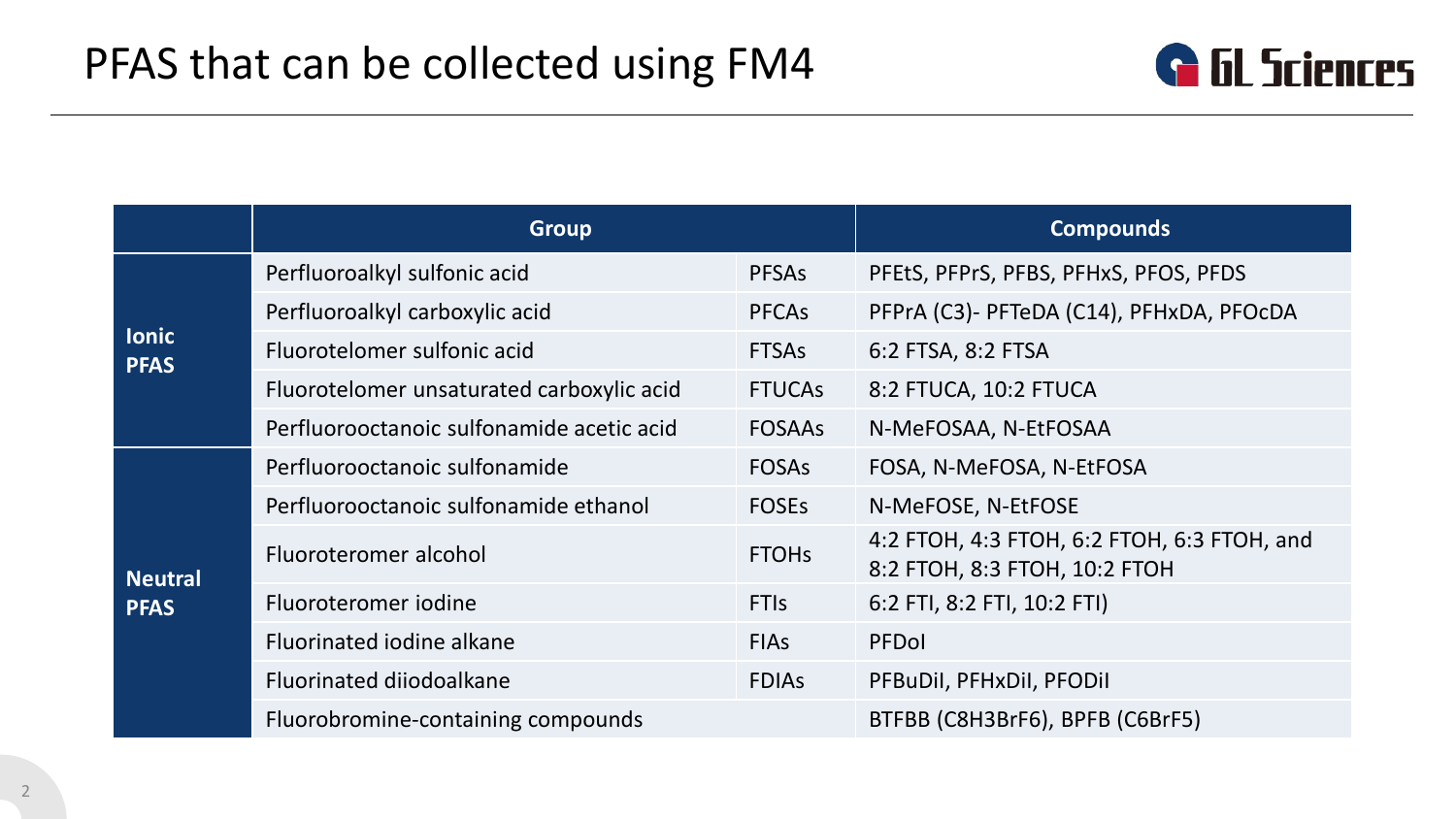# FM4, Air Sampler for PFAS





### **Comprehensive Sampling Device**

Both a particulate substance and a gaseous substance can be simultaneously collected using one compact sampler. Because it is possible to evaluate the collection amount for each material, comprehensive PFAS evaluation is possible.

### **Capable of Collecting Gaseous PFAS (FTOH, etc.)**

The collection of gaseous PFAS in the air, which are difficult to collect, is now possible using the newly activated carbon desorption material.

### **Excellent Recovery Rate**

We achieved recovery rates for various PFAS.

### **Compact and Portable**

A lightweight and compact air sampler that is easy to carry and does not have a large footprint.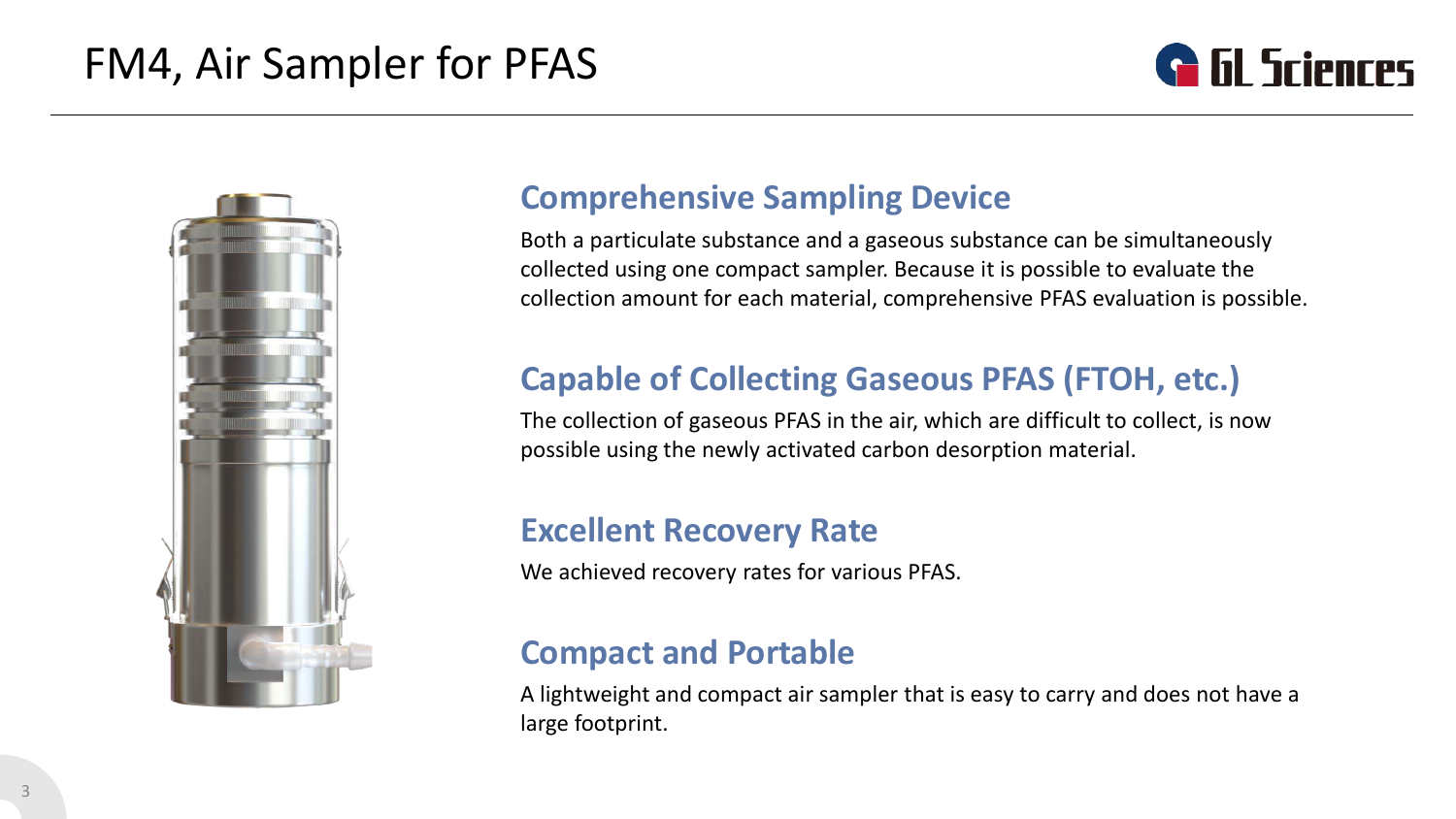# Product composition and collection target



**G** GL Sciences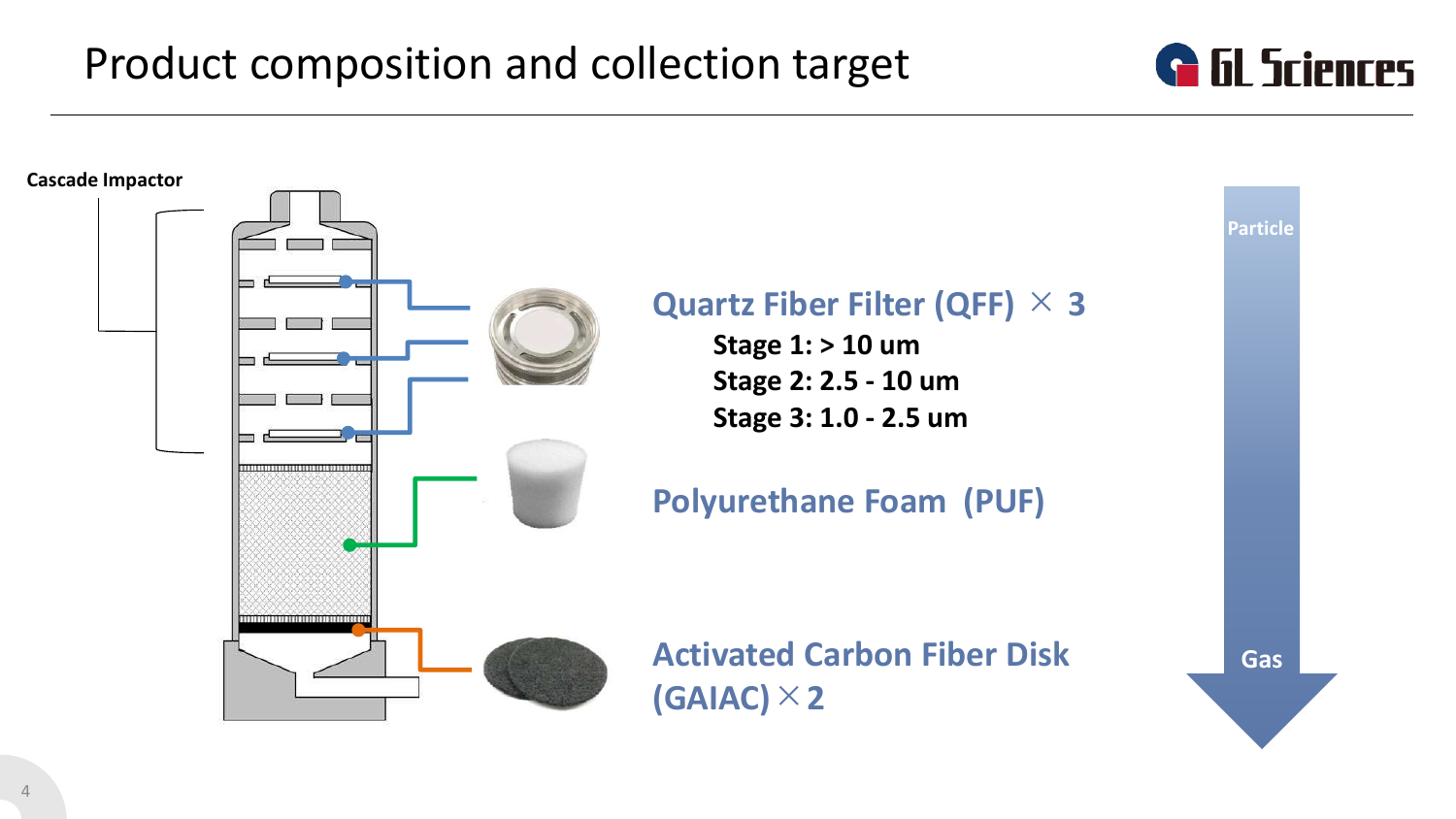# Extraction and analysis method



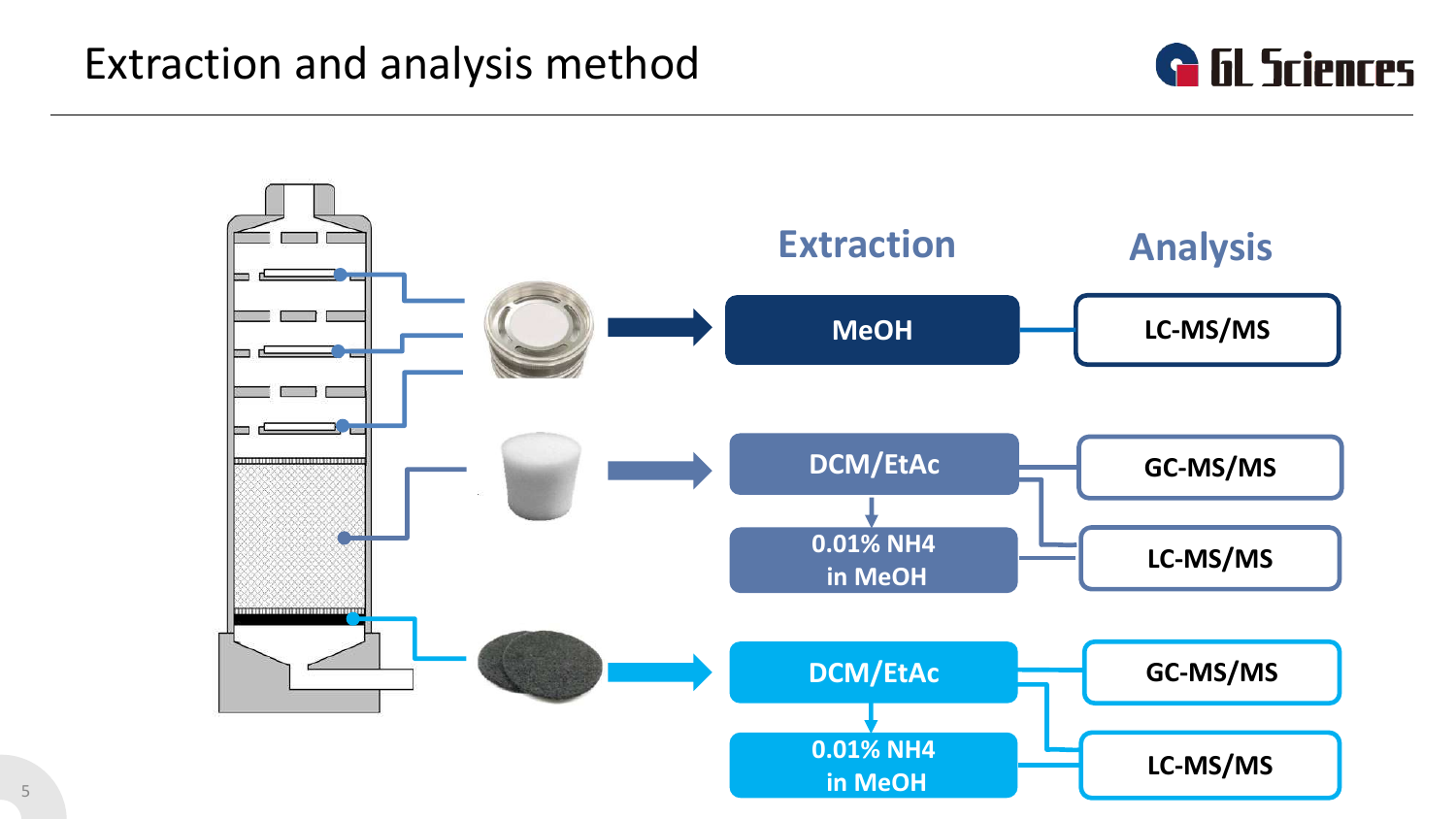



A newly developed new functional activated carbon adsorbent (GAIAC) is used for obtaining gaseous PFAS.

Conventional activated carbons have complicated pores; although they can be adsorbed, they cannot be fully eluted. GAIAC is an innovative sorbent composed of synthetic resin fiber with optimized pore and surface activity, which enables the collection and elution of PFAS.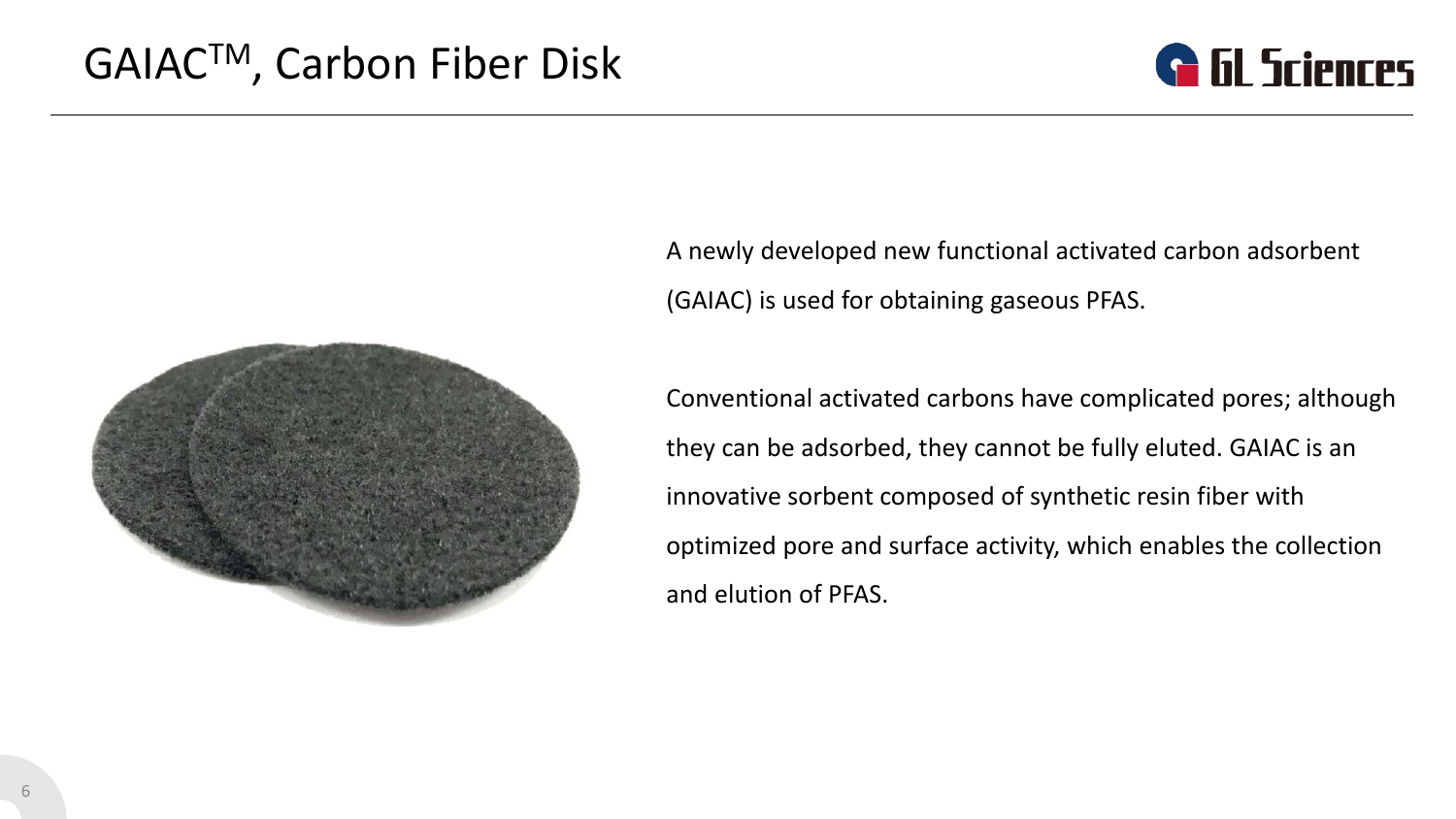

### **Excellent recovery for the most volatile 4:2 FTOH**

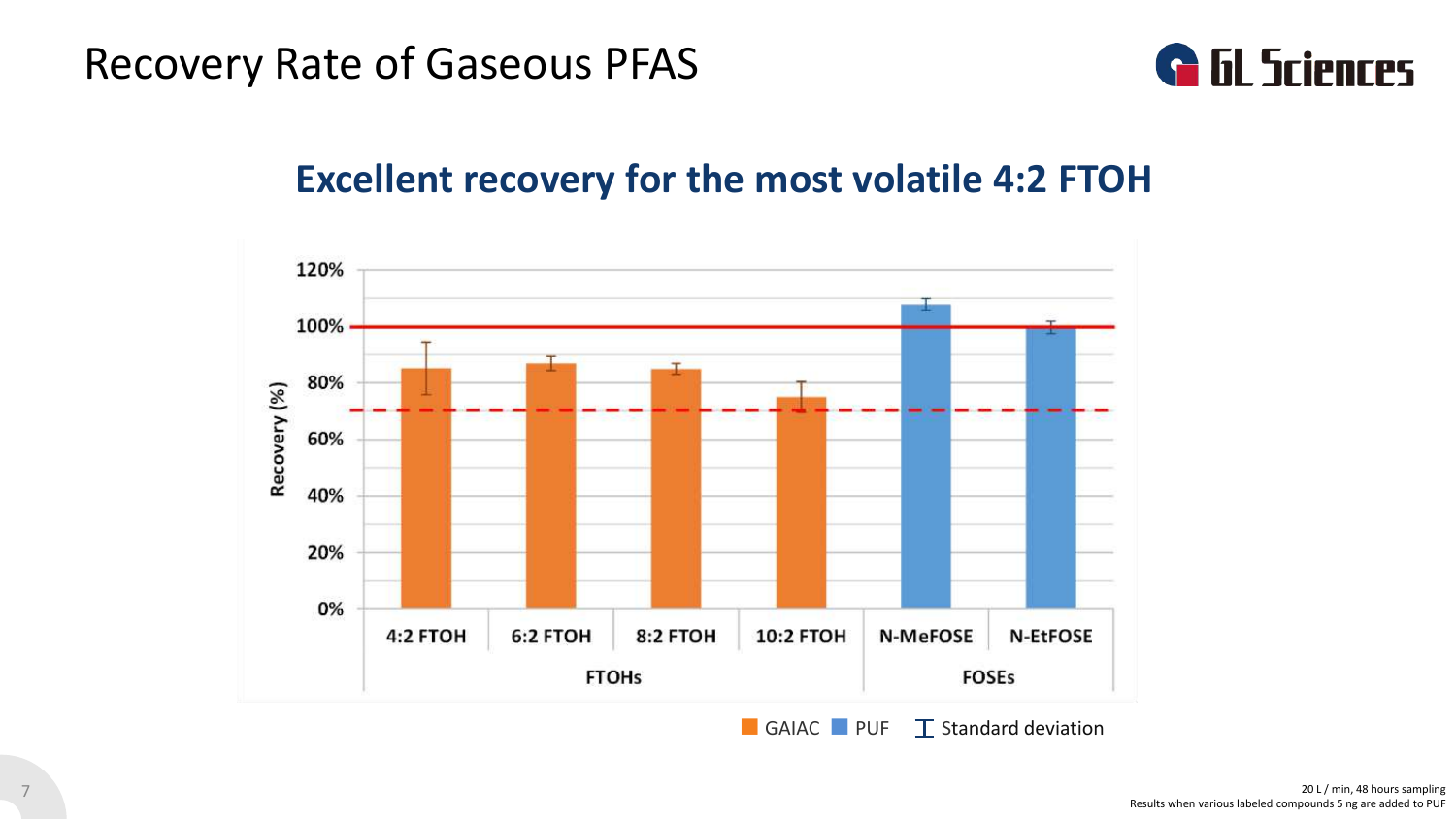# PFAS That Can Be Collected and Extracted with FM4

|  | <b>G</b> GL Sciences |
|--|----------------------|
|--|----------------------|

| No.                     | <b>Compounds</b>                                      | <b>Abbreviation</b>         | <b>CAS RN</b> | LC-MS/MS                  | <b>GC-MS/MS</b> | No.             | <b>Compounds</b>                                                | Abbreviation     | <b>CAS RN</b>        | LC-MS/MS                  | <b>GC-MS/MS</b>           |
|-------------------------|-------------------------------------------------------|-----------------------------|---------------|---------------------------|-----------------|-----------------|-----------------------------------------------------------------|------------------|----------------------|---------------------------|---------------------------|
|                         | Perfluorobutanoic acid                                | <b>PFBA</b>                 | 375-22-4      | X                         |                 |                 | 31 8:2 Fluorotelomer unsaturated carboxylic acid                | <b>FOUEA</b>     | 70887-84-2           |                           |                           |
| $\overline{2}$          | Perfluoropentanoic acid                               | PFPeA                       | 2706-90-3     | X                         |                 |                 |                                                                 | $(8:2$ FTUCA)    |                      | $\boldsymbol{\mathsf{x}}$ |                           |
| $\overline{\mathbf{3}}$ | Perfluorohexanoic acid                                | PFHxA                       | 307-24-4      | X                         |                 |                 | 32 8:2 Polyfluoroalkyl phosphate diester                        | 8:2 diPAP        | 678-41-1             | $\mathsf{x}$              |                           |
| $\overline{4}$          | Perfluoroheptanoic acid                               | PFHpA                       | 375-85-9      | X                         |                 |                 | 33 2-Perfluorobutyl ethanol (4:2) FBET                          | 4:2 FTOH         |                      |                           | X                         |
| $5\phantom{.0}$         | Perfluorooctanoic acid                                | <b>PFOA</b>                 | 335-67-1      | X                         |                 |                 | 34 2-Perfluorohexyl ethanol (6:2) FHET                          | 6:2 FTOH         |                      |                           |                           |
| $6\phantom{1}$          | Perfluorononanoic acid                                | <b>PFNA</b>                 | 375-95-1      | X                         |                 |                 | 35 2-Perfluorooctyl ethanol (8:2) FOET                          | 8:2 FTOH         |                      |                           |                           |
| $\overline{7}$          | Perfluorodecanoic acid                                | <b>PFDA</b>                 | 335-76-2      | x                         |                 |                 | 36 2-Perfluorodecyl ethanol(10:2) FDET                          | 10:2 FTOH        |                      |                           |                           |
| 8                       | Perfluoroundecanoic acid                              | PFUnA                       | 2058-94-8     | x                         |                 |                 | 37 Pentafluoroethanesulfonic acid                               | <b>PFEtS</b>     | 354-88-1             | X                         |                           |
| 9                       | Perfluorododecanoic acid                              | PFDoA                       | 307-55-1      | X                         |                 |                 | 38 Sodium prefluoro-1-propanesulfanate                          | <b>PFPrS</b>     |                      | x                         |                           |
| 10                      | Perfluorotridecanoic acid                             | <b>PFTrDA</b>               | 72629-94-8    | X                         |                 |                 | 39 2,2,3,3,3-Pentafluoropropionic acid                          | <b>PFPrA</b>     | 422-64-0             | X                         |                           |
| 11                      | Perfluorotetradecanoic acid                           | PFTeDA                      | 376-06-7      | X                         |                 |                 | 40 2H-perfluoro-2-dodecenoic acid (FDUEA)                       | 10:2FTUCA        |                      | x                         |                           |
| 12                      | Perfluoro-n-hexadecanoic acid                         | PFHxDA                      | 67905-19-5    | $\boldsymbol{\mathsf{x}}$ |                 |                 | 41 4,4,5,5,6,6,7,7,7-Nonafluoro-1-heptanol                      | 4:3 FTOH         | 83310-97-8           |                           | X                         |
| 13                      | Perfluoro-n-octadecanoic acid                         | PFOcDA (PFODA)              | 16517-11-6    | X                         |                 |                 | 42 1H, 1H, 2H, 2H, 3H, 3H-Tridecafluoro-1-nonanol               | 6:3 FTOH         | 80806-68-4           |                           | X                         |
| 14                      | Perfluorobutanesulfonic acid                          | <b>PFBS</b>                 | 375-73-5      | x                         |                 |                 | 43 3-(Perfluorooctyl)propanol                                   | 8:3 FTOH         | 1651-41-8            |                           | $\boldsymbol{\mathsf{x}}$ |
| 15                      | Perfluorohexanesulfonic acid                          | PFHxS                       | 355-46-4      | X                         |                 |                 | 44 1H, 1H, 2H, 2H-Perfluorooctyl iodide                         | 6:2FTI           | 2043-57-4            |                           | $\boldsymbol{\mathsf{x}}$ |
| 16                      | Perfluoroheptanesulfonic acid                         | <b>PFHpS</b>                | 375-92-8      | X                         |                 |                 | 45 1H, 1H, 2H, 2H-Perdluorodecyl iodide                         | 8:2FTI           | 2043-53-0            |                           | $\boldsymbol{\mathsf{x}}$ |
| 17                      | Perfluorooctanesulfonic acid                          | <b>PFOS</b>                 | 1763-23-1     | X                         |                 |                 | 1,1,1,2,2,3,3,4,4,5,5,6,6,7,7,8,8,9,9,10,10-                    | 10:2FTI          | 2043-54-1            |                           | $\boldsymbol{\mathsf{x}}$ |
| 18                      | Perfluorodecanesulfonic acid                          | <b>PFDS</b>                 | 335-77-3      | x                         |                 |                 | Henicosafluoro-12-iodododecane                                  |                  |                      |                           |                           |
| 19                      | Perfluorooctanesulfonamide                            | <b>FOSA</b>                 | 754-91-6      | $\boldsymbol{\mathsf{x}}$ |                 |                 | 47 Pentacosafluoro-1-iodododecane                               | PFDol<br>PFBuDil | 307-60-8<br>375-50-8 |                           | $\boldsymbol{\mathsf{x}}$ |
| $\overline{20}$         | N-ethylperfluoro-1-octanesulfonamide                  | <b>NEtFOSA</b>              | 4151-50-2     | X                         | x               |                 | 48 Octafluoro-1,4-diiodobutane<br>49 Perfluoro-1,6-diiodohexane | PFHxDil          | 375-80-4             |                           | $\boldsymbol{\mathsf{x}}$ |
| $\vert$ 21              | n-methylperfluoro-1-octanesulfonamide                 | <b>NMeFOSA</b>              | 31506-32-8    | X                         | X               | 50              | Hexadecafluoro-1,8-diiodooctane                                 | <b>PFODil</b>    | 335-70-6             |                           | X<br>X                    |
| 22                      | N-methylperfluoro-1-octanesulfonamidoacetic acid      | <b>NMeFOSAA</b>             | 2355-31-9     | X                         |                 | 51 <sup>1</sup> | 1,3-Bis(trifluoromethyl)-5-bromobenzene                         | <b>BTFBB</b>     | 328-70-1             |                           | X                         |
| $\vert$ 23              | N-ethylperfluoro-1-octanesulfonamidoacetic acid       | <b>NEtFOSAA</b>             | 2991-50-6     | X                         |                 |                 | 52 Bromopentafluorobenzene                                      | <b>BPFB</b>      | 344-04-7             |                           | $\boldsymbol{\mathsf{x}}$ |
| 24                      | 2-(N-methylperfluoro-1-octanesulfonamido)-ethanol     | <b>NMeFOSE</b>              | 24448-09-7    |                           | x               |                 |                                                                 |                  |                      |                           |                           |
| 25                      | 2-(N-ethylperfluoro-1-octanesulfonamide)-ethanol      | <b>NEtFOSE</b>              | 1691-99-2     |                           | X               |                 |                                                                 |                  |                      |                           |                           |
| 26                      | 6:2 Fluorotelomer sulfonic acid                       | 6:2FTS                      | 27619-97-2    | X                         |                 |                 |                                                                 |                  |                      |                           |                           |
| $\sqrt{27}$             | 8:2 Fluorotelomer sulfonic acid                       | 8:2FTS                      | 39108-34-4    | X                         |                 |                 |                                                                 |                  |                      |                           |                           |
| 28                      | 4,8-Dioxa-3H-perfluorononanoic acid                   | ADONA (DONA)                | 919005-14-4   | $\pmb{\mathsf{x}}$        |                 |                 |                                                                 |                  |                      |                           |                           |
| 29                      | Hexafluoropropylene oxide dimer acid (GenX)           | HFPO-DA                     | 13252-13-6    | X                         |                 |                 |                                                                 |                  |                      |                           |                           |
|                         | 30 9-Chlorohexadecafluoro-3-oxanonane-1-sulfonic acid | 9CI-PF3ONS<br>(F-53B Major) | 756426-58-1   | X                         |                 |                 |                                                                 |                  |                      |                           |                           |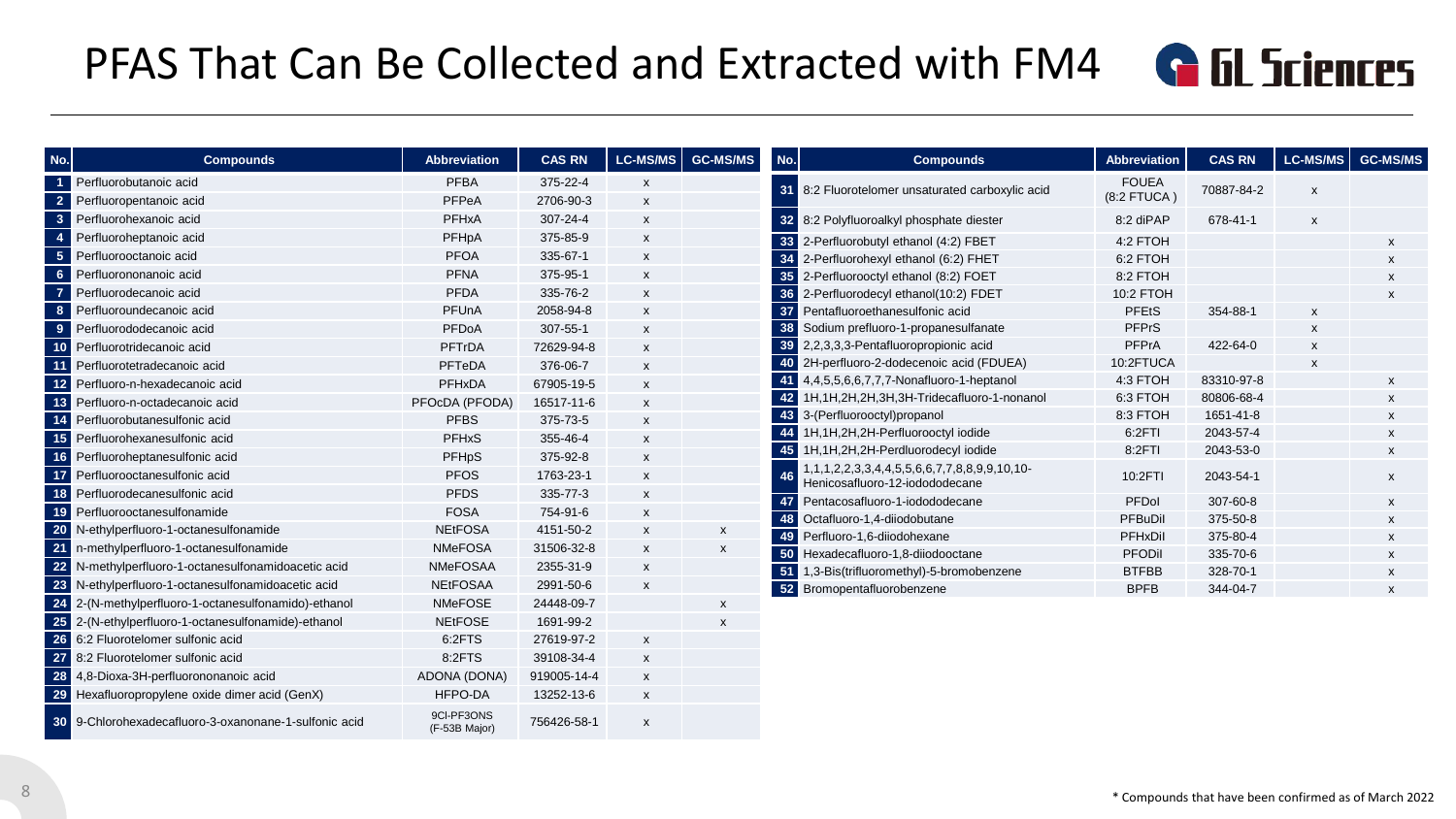

# Analyses of Neutral (Volatile) PFAS using GC-MS/MS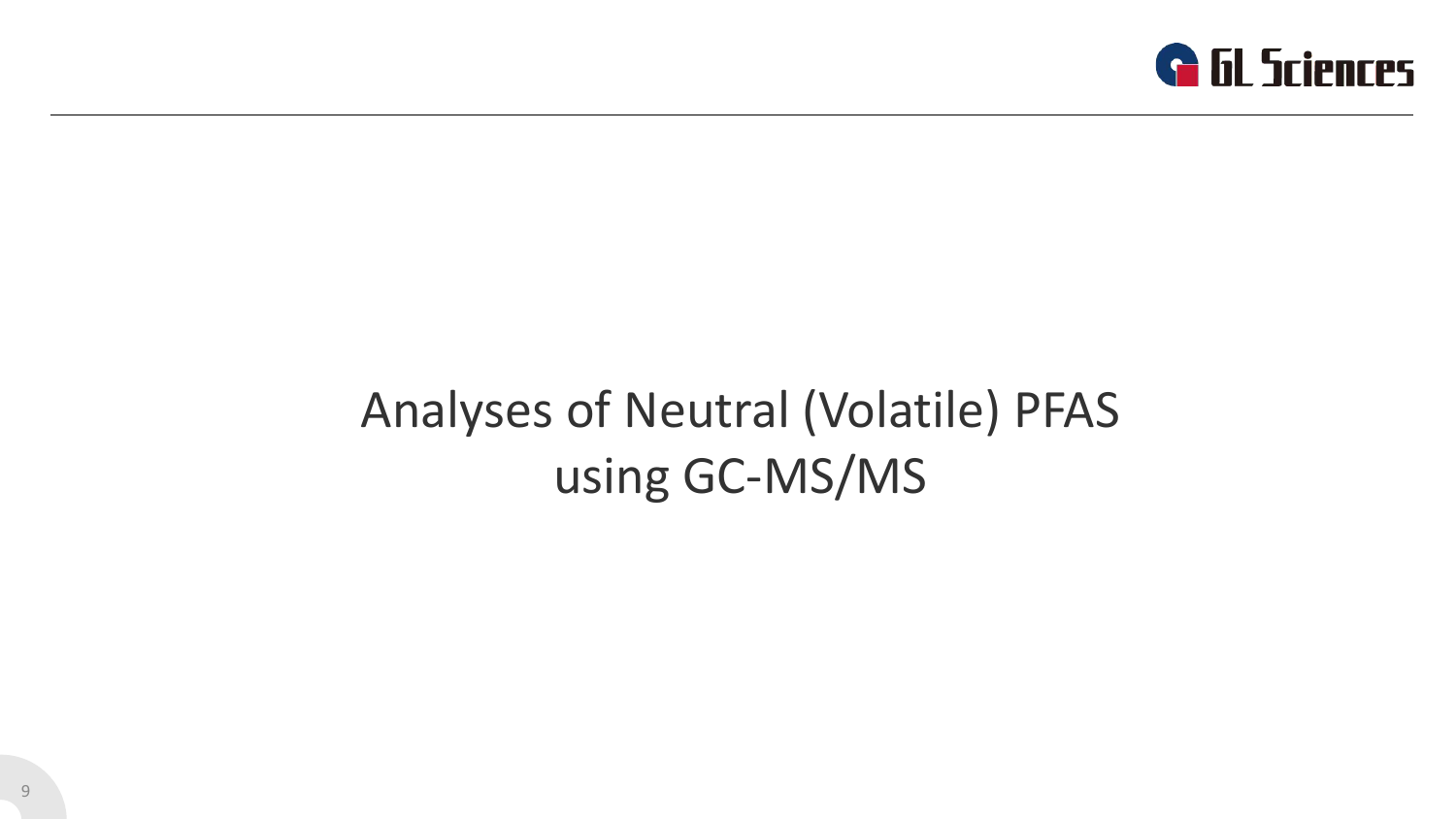



| No. | <b>Compounds</b> | R.T.(min) | No. | Compounds | R.T.(min) | No. | <b>Compounds</b> | R.T.(min) | No. | <b>Compounds</b> | R.T.(min) |
|-----|------------------|-----------|-----|-----------|-----------|-----|------------------|-----------|-----|------------------|-----------|
| ÷н. | <b>BTFBB</b>     | 5.00      | 6   | PFDol     | 7.25      | 11  | 6:3 FTOH         | 8.90      | 16  | 10:2 FTOH        | 10.28     |
|     | 6:2FTI           | 5.13      |     | 6:2 FTOH  | 7.86      | 12  | 8:2 FTOH         | 9.02      | 17  | <b>NEtFOSA</b>   | 14.61     |
| 3   | <b>BPFB</b>      | 5.60      | 8   | 4:3 FTOH  | 7.99      | 13  | PFHxDil          | 9.75      | 18  | <b>NMeFOSA</b>   | 15.19     |
| 4   | 8:2FTI           | 6.53      | 9   | 10:2FTI   | 8.13      | 14  | 8:3 FTOH         | 9.98      | 19  | <b>NMeFOSE</b>   | 16.59     |
|     | 4:2 FTOH         | 6.90      | 10  | PFBuDil   | 9.05      | 15  | <b>PFODil</b>    | 10.38     | 20  | <b>NEtFOSE</b>   | 16.69     |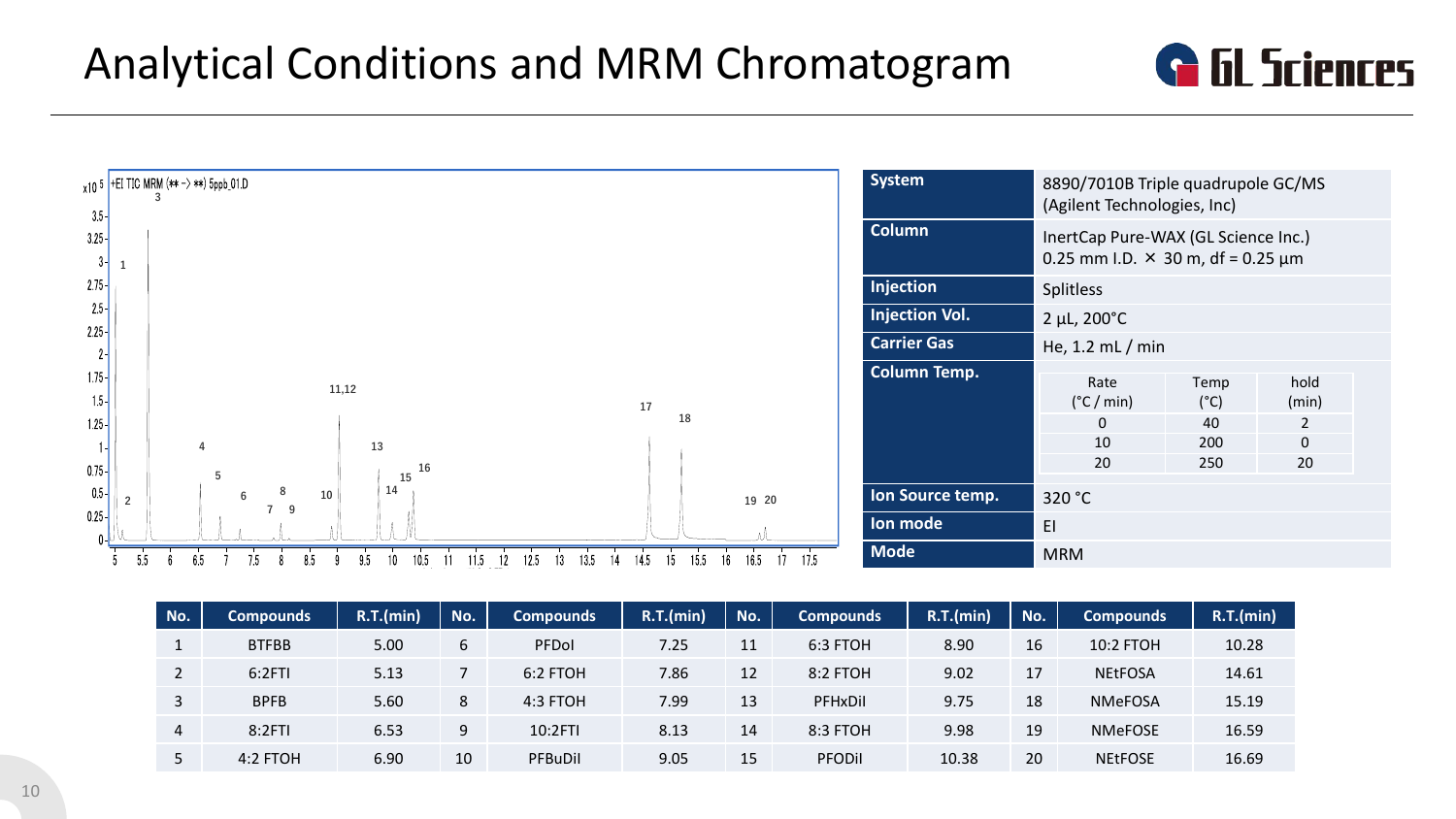# Transitions and Collision Energy



| No.            | <b>Compounds</b>                                  | <b>Abbreviation</b> | <b>R.T.</b><br>(min) | <b>Transition 1</b> | <b>CE</b> | <b>Transition 2</b> | <b>CE</b> |
|----------------|---------------------------------------------------|---------------------|----------------------|---------------------|-----------|---------------------|-----------|
| $\mathbf{1}$   | 1,3-Bis(trifluoromethyl)-5-bromobenzene           | <b>BTFBB</b>        | 5.00                 | 292>213             | 26        | 294>213             | 18        |
| $\overline{2}$ | 1 H, 1H, 2H, 2H-Perfluorooctyl iodide             | 6:2FTI              | 5.13                 | 474>263             | 28        | 327>181             | 16        |
| $\mathbf{3}$   | Bromopentafluorobenzene                           | <b>BPFB</b>         | 5.60                 | 248>167             | 24        | 248>117             | 22        |
| $\overline{4}$ | 1H,1H,2H,2H-Perdluorodecyl iodide                 | 8:2FTI              | 6.53                 | 574>427             | 8         | 547>313             | 20        |
| 5              | 1H,1H,2H,2H-Perfluoro-1-hexanol                   | 4:2 FTOH            | 6.90                 | 196>127             | 10        | 196>77              | 26        |
| 6              | Pentacosafluoro-1-iodododecane                    | PFDol               | 7.25                 | 219>69              | 28        | 169>69              | 16        |
| $\overline{7}$ | 1H,1H,2H,2H-Perfluoro-1-octanol                   | 6:2 FTOH            | 7.86                 | 296>77              | 26        | 344>95              | 24        |
| $\bf 8$        | 3-(Perfluorobutyl)propanol                        | 4:3 FTOH            | 7.99                 | 195>175             | 8         | 195>95              | 24        |
| 9              | 1H,1H,2H,2H-Perfluorododecyl iodide               | 10:2FTI             | 8.13                 | 527>481             | 8         | 527>145             | 10        |
| 10             | Octafluoro-1,4-diiodobutane                       | 6:3 FTOH            | 8.90                 | 295>275             | 8         | 295>181             | 24        |
| 11             | 3-(Perfluorohexyl)propanol                        | 8:2 FTOH            | 9.02                 | 396>127             | 12        | 131>69              | 22        |
| 12             | 1H,1H,2H,2H-Perfluoro-1-decanol                   | PFBuDil             | 9.05                 | 327>181             | 8         | 327>69              | 60        |
| 13             | Perfluoro-1,6-diiodohexane                        | PFHxDil             | 9.75                 | 177>127             | 28        | 281>181             | 22        |
| 14             | 3-(Perfluorooctyl)propanol                        | 8:3 FTOH            | 9.98                 | 395>95              | 12        | 131>69              | 20        |
| 15             | Hexadecafluoro-1,8-diiodooctane                   | 10:2 FTOH           | 10.28                | 505>69              | 60        | 131>69              | 60        |
| 16             | 1H,1H,2H,2H-Perfluoro-1-dodecanol                 | <b>PFODil</b>       | 10.38                | 527>127             | 14        | 381>69              | 60        |
| 17             | N-ethylperfluoro-1-octanesulfonamide              | <b>NEtFOSA</b>      | 14.61                | 448>69              | 60        | 131>69              | 28        |
| 18             | n-methylperfluoro-1-octanesulfonamide             | <b>NMeFOSA</b>      | 15.19                | 448>428             | 12        | 131>69              | 28        |
| 19             | 2-(N-methylperfluoro-1-octanesulfonamido)-ethanol | <b>NMeFOSE</b>      | 16.59                | 526>462             | 18        | 462>93              | 28        |
| 20             | 2-(N-ethylperfluoro-1-octanesulfonamide)-ethanol  | <b>NEtFOSE</b>      | 16.69                | 540>69              | 54        | 540>448             | 20        |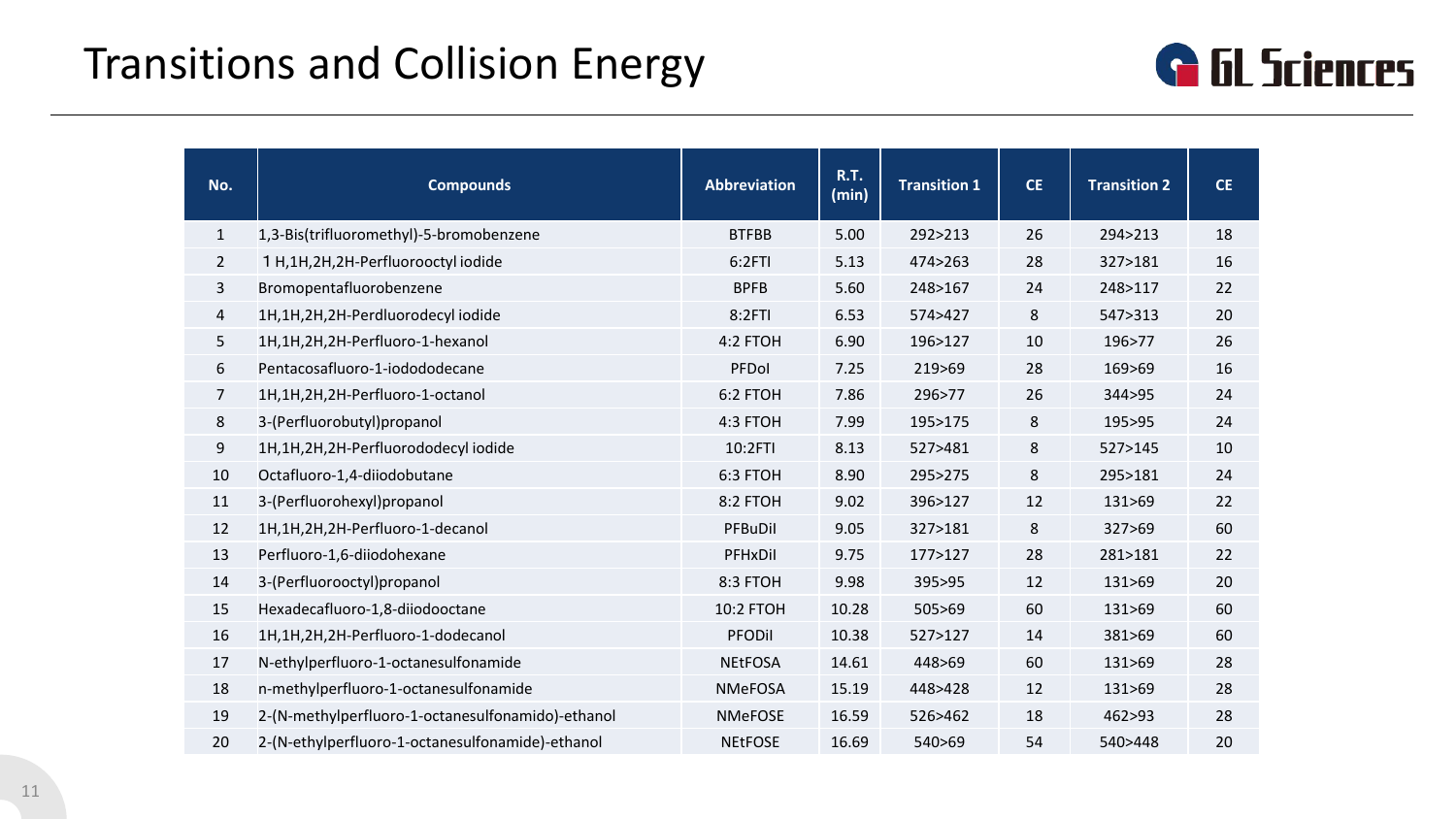# MRM Chromatogram (5 ng/mL)



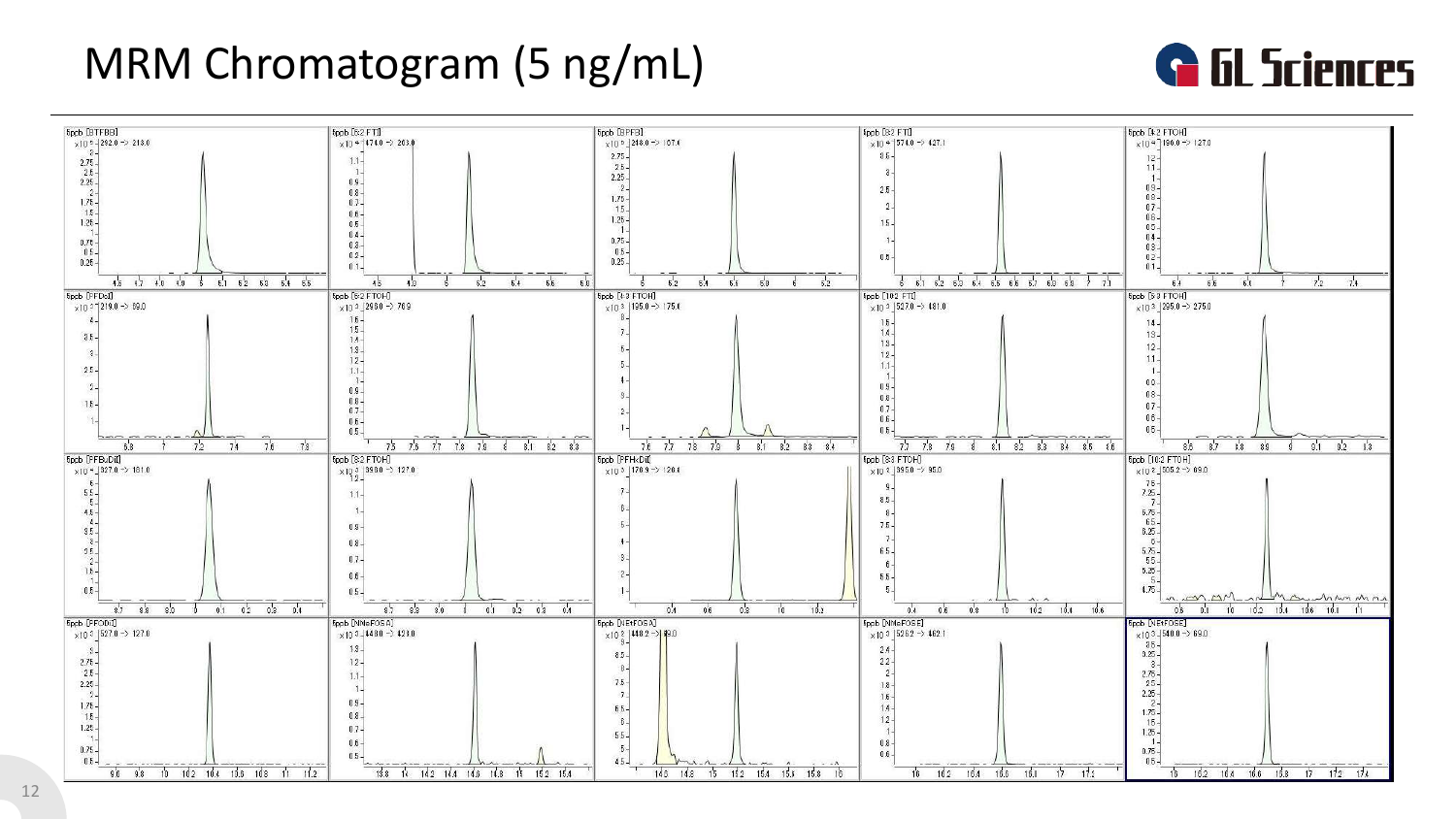

# Analyses of ionic PFAS using LC-MS/MS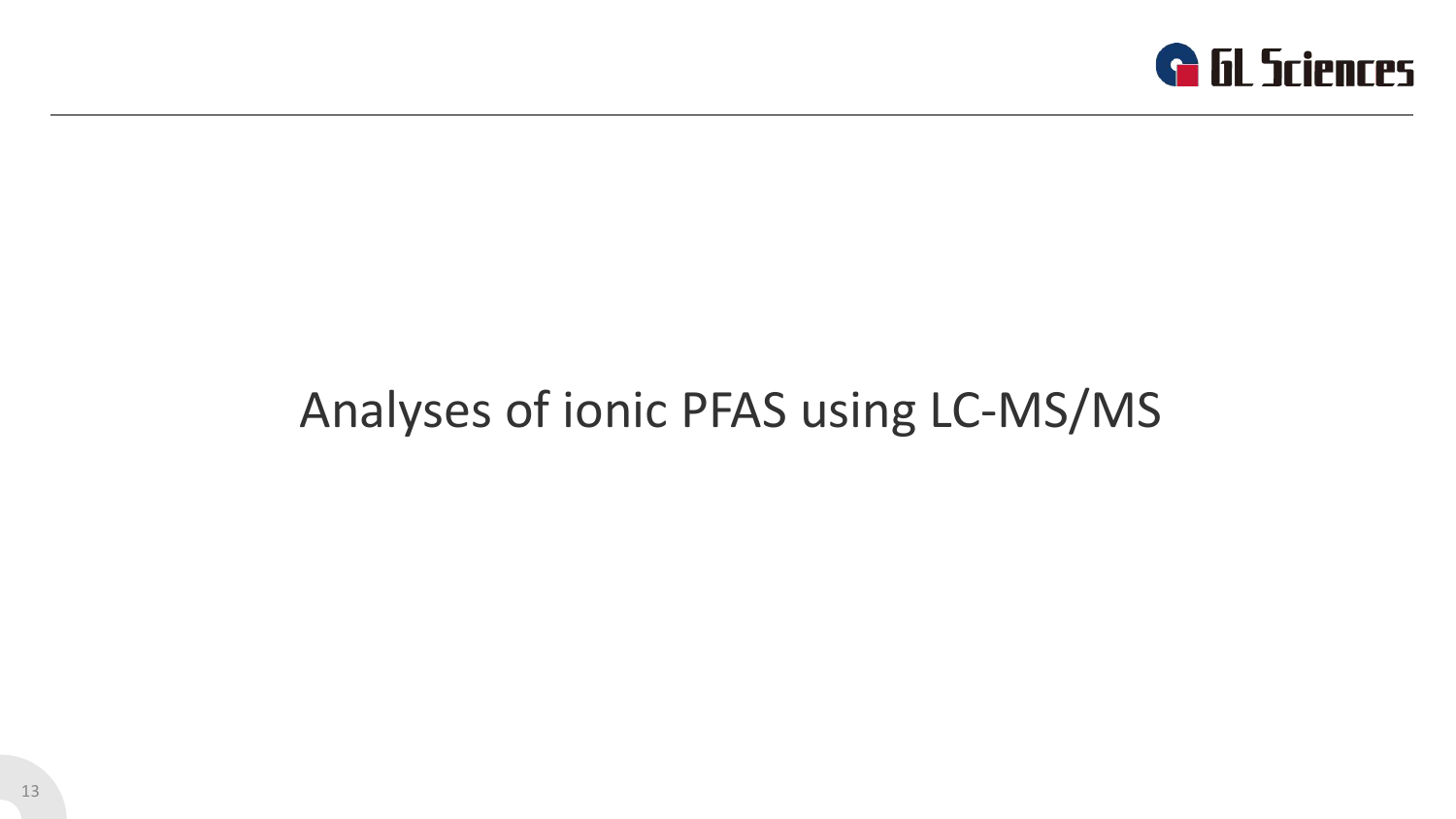

| <b>System</b>           | Exion (SCIEX)                                                                      |                                                            |     |          |          |      |    |  |  |
|-------------------------|------------------------------------------------------------------------------------|------------------------------------------------------------|-----|----------|----------|------|----|--|--|
| <b>Column</b>           | InertSustain AQ-C18 (GL Sciences Inc.)<br>1.9 $\mu$ m, 2.1 mm I.D. $\times$ 100 mm |                                                            |     |          |          |      |    |  |  |
| <b>Delay Column</b>     |                                                                                    | Delay Column for PFAS $3.0 \times 30$ mm (GL Science Inc.) |     |          |          |      |    |  |  |
| <b>Mobile Phase (A)</b> | 10 mmol/L aqueous ammonium acetate solution                                        |                                                            |     |          |          |      |    |  |  |
| <b>Mobile Phase (B)</b> | Acetonitrile                                                                       |                                                            |     |          |          |      |    |  |  |
| <b>Gradient</b>         | Time<br>(min)                                                                      | $\overline{0}$                                             | 1.5 | 10       | 11       | 11.1 | 15 |  |  |
|                         | $A\%$                                                                              | 90                                                         | 70  | $\Omega$ | $\Omega$ | 90   | 90 |  |  |
|                         | B %                                                                                | 10                                                         | 30  | 100      | 100      | 10   | 10 |  |  |
| <b>Flow Rate</b>        | $0.3$ mL/min                                                                       |                                                            |     |          |          |      |    |  |  |
| <b>Injection Volume</b> | $2 \mu L$                                                                          |                                                            |     |          |          |      |    |  |  |
| <b>Column Temp.</b>     | 40 °C                                                                              |                                                            |     |          |          |      |    |  |  |
| <b>Sample Cooler</b>    | 10 °C                                                                              |                                                            |     |          |          |      |    |  |  |

| <b>System</b>              | QTRAP 6500+ (SCIEX) |
|----------------------------|---------------------|
| <b>Ion Source</b>          | <b>ESI</b>          |
| <b>Mode</b>                | <b>MRM</b>          |
| <b>Polarity</b>            | <b>Negative</b>     |
| <b>Curtain Gas (CUR)</b>   | 40                  |
| <b>Collision Gas (CAD)</b> | 12                  |
| Ion Spray Voltage (IS)     | $-4500$             |
| <b>Temperature (TEM)</b>   | 300 °C              |
| <b>Ion Source Gas1</b>     | 50                  |
| <b>Ion Source Gas2</b>     | 30                  |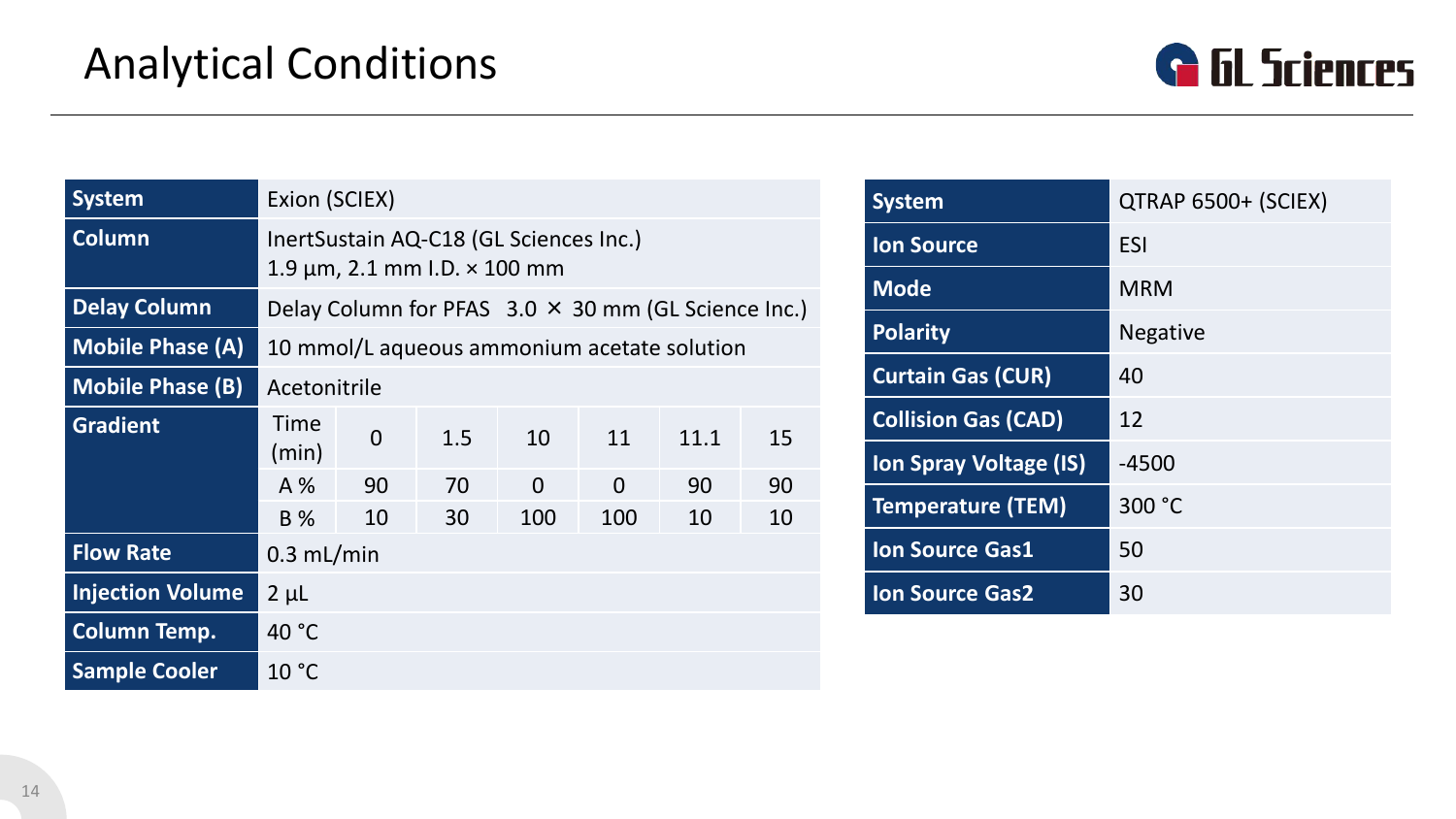# MRM Chromatogram



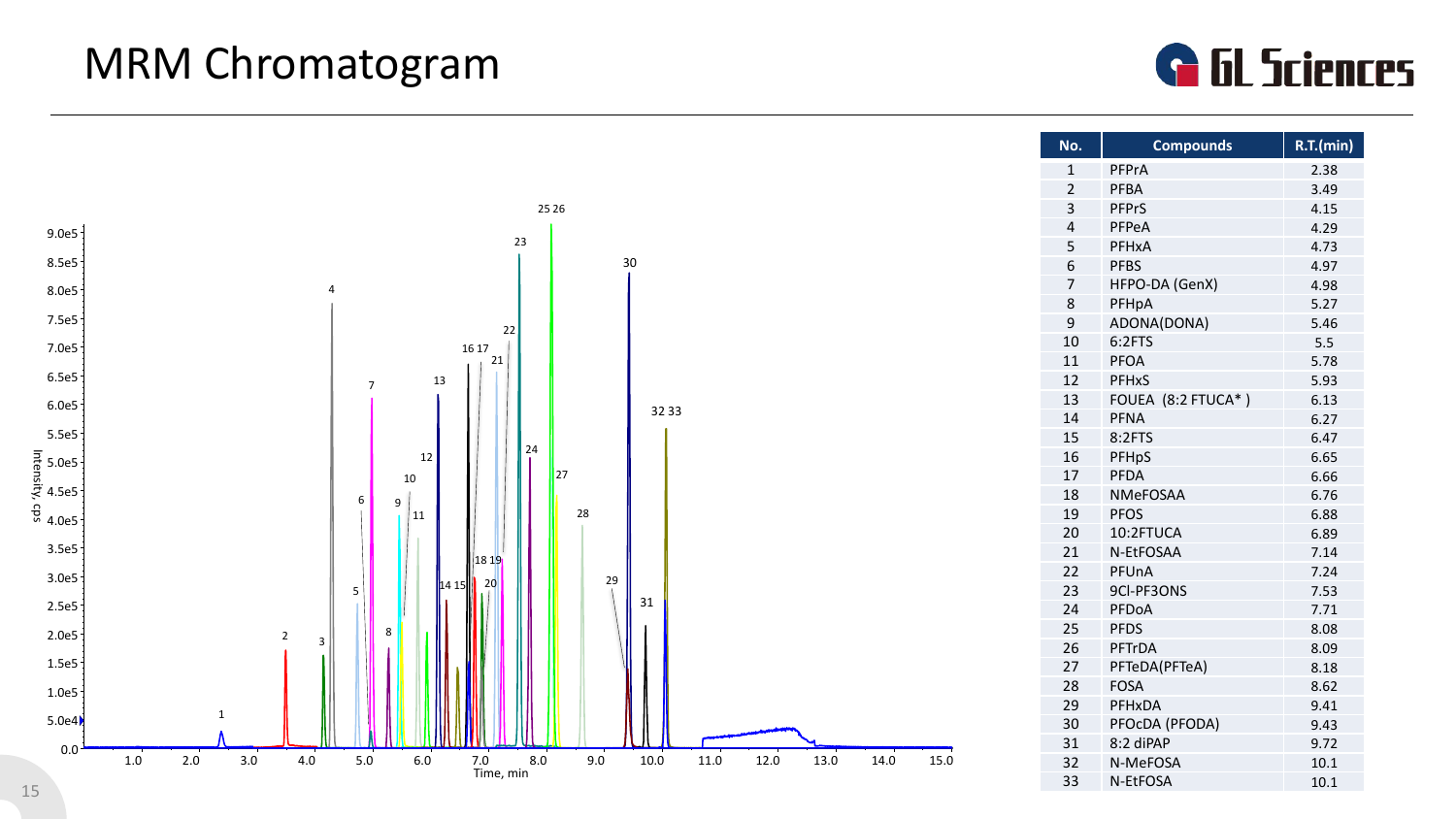# Transitions and Collision Energy



| No.          | <b>Compounds</b>                                   | <b>Compounds</b>   | <b>R.T.</b> | <b>Transition 1</b> | <b>CE</b> | <b>Transition 2</b> | CE    |
|--------------|----------------------------------------------------|--------------------|-------------|---------------------|-----------|---------------------|-------|
| $\mathbf{1}$ | 2,2,3,3,3-Pentafluoropropionic acid                | PFPrA              | 1.24        | 163.0>119.0         | $-16$     |                     |       |
| 2            | Perfluorobutanoic acid                             | <b>PFBA</b>        | 2.14        | 213.0>169.0         | $-14$     |                     |       |
| 3            | Sodium prefluoro-1-propanesulfanate                | <b>PFPrS</b>       | 3.95        | 249.0>80.0          | $-52$     | 249.0>99.0          | $-34$ |
| 4            | Perfluoropentanoic acid                            | PFPeA              | 4.02        | 263.0>219.0         | $-11$     |                     |       |
| 5            | Perfluorohexanoic acid                             | PFHxA              | 4.73        | 313.0>269.0         | $-15$     | 313.0>119.0         | $-30$ |
| 6            | Perfluorobutanesulfonic acid                       | <b>PFBS</b>        | 4.84        | 299.0>80.0          | $-59$     | 299.0>99.0          | $-44$ |
| 7            | Hexafluoropropylene oxide dimer acid               | HFPO-DA (GenX)     | 4.96        | 329.0>169.0         | $-16$     | 329.0>285.0         | -8    |
| 8            | Perfluoroheptanoic acid                            | PFHpA              | 5.29        | 363.0>319.0         | $-14$     | 363.0>169.0         | $-26$ |
| 9            | 4,8-Dioxa-3H-perfluorononanoic acid                | ADONA(DONA)        | 5.44        | 377.0>251.0         | $-14$     | 377.0>85.0          | $-56$ |
| 10           | 6:2 Fluorotelomer sulfonic acid                    | 6:2FTS             | 5.5         | 427.0>407.0         | $-34$     | 427.0>81.0          | $-74$ |
| 11           | Perfluorooctanoic acid                             | <b>PFOA</b>        | 5.69        | 413.0>369.0         | $-14$     | 413.0>169.0         | $-26$ |
| 12           | Perfluorohexanesulfonic acid                       | <b>PFHxS</b>       | 5.86        | 399.0>80.0          | $-80$     | 399.0>99.0          | $-80$ |
| 13           | 8:2 Fluorotelomer unsaturated carboxylic acid      | FOUEA (8:2 FTUCA*) | 5.9         | 457.0>393.0         | $-16$     | 457.0>343.0         | $-56$ |
| 14           | Perfluorononanoic acid                             | <b>PFNA</b>        | 6.07        | 463.0>419.0         | $-16$     | 463.0>219.0         | $-26$ |
| 15           | 8:2 Fluorotelomer sulfonic acid                    | 8:2FTS             | 6.25        | 527.0>507.0         | $-40$     | 527.0>81.0          | $-82$ |
| 16           | Perfluoroheptanesulfonic Acid                      | PFHpS              | 6.29        | 449.0>80.0          | $-104$    | 449.0>99.0          | $-70$ |
| 17           | Perfluorodecanoic acid                             | PFDA               | 6.43        | 513.0>469.0         | $-19$     | 513.0>219.0         | $-27$ |
| 18           | N-methylperfluoro-1-octanesulfonamidoacetic acid   | <b>NMeFOSAA</b>    | 6.56        | 570.0>419.0         | $-30$     | 570.0>483.0         | $-24$ |
| 19           | Perfluorooctanesulfonic acid                       | <b>PFOS</b>        | 6.65        | 499.0>80.0          | $-97$     | 499.0>99.0          | $-77$ |
| 20           | 2H-perfluoro-2-dodecenoic acid (FDUEA)             | 10:2FTUCA          | 6.66        | 557.0>493.0         | $-20$     | 557.0>243.0         | $-52$ |
| 21           | N-ethylperfluoro-1-octanesulfonamidoacetic acid    | <b>NEtFOSAA</b>    | 6.78        | 584.0>419.0         | $-30$     | 584.0>526.0         | $-28$ |
| 22           | Perfluoroundecanoic acid                           | PFUnA              | 6.81        | 563.0>519.0         | $-19$     | 563.0>269.0         | $-28$ |
| 23           | 9-Chlorohexadecafluoro-3-oxanonane-1-sulfonic acid | 9Cl-PF3ONS         | 6.95        | 531.0>351.0         | $-40$     | 531.0>83.0          | $-56$ |
| 24           | Perfluorododecanoic acid                           | PFDoA              | 7.16        | 613.0>569.0         | $-17$     | 613.0>269.0         | $-29$ |
| 25           | Perfluorodecanesulfonic acid                       | <b>PFDS</b>        | 7.38        | 599.0>80.0          | $-94$     | 599.0>99.0          | $-91$ |
| 26           | Perfluorotridecanoic acid                          | PFTrDA             | 7.52        | 663.0>619.0         | $-19$     | 663.0>269.0         | $-32$ |
| 27           | Perfluorotetradecanoic acid                        | PFTeDA (PFTeA)     | 7.84        | 713.0>669.0         | $-19$     | 713.0>319.0         | $-36$ |
| 28           | Perfluorooctanesulfonamide                         | <b>FOSA</b>        | 8.47        | 498.0>78.0          | $-85$     | 498.0>169.0         | $-40$ |
| 29           | Perfluoro-n-hexadecanoic acid                      | PFHxDA             | 8.52        | 813.0>769.0         | $-20$     | 813.0>319.0         | $-34$ |
| 30           | Perfluoro-n-octadecanoic acid                      | PFOCDA (PFODA)     | 9.1         | 913.0>869.0         | $-20$     | 913.0>369.0         | $-40$ |
| 31           | 8:2 Polyfluoroalkyl phosphate diester              | 8:2 diPAP          | 9.5         | 989.0>97.0          | $-130$    | 989.0>543.0         | $-36$ |
| 32           | n-methylperfluoro-1-octanesulfonamide              | <b>NMeFOSA</b>     | 9.96        | 512.0>169.0         | $-37$     | 512.0>219.0         | $-34$ |
| 33           | N-ethylperfluoro-1-octanesulfonamide               | <b>NEtFOSA</b>     | 10.28       | 526.0>169.0         | $-37$     | 526.0>219.0         | $-34$ |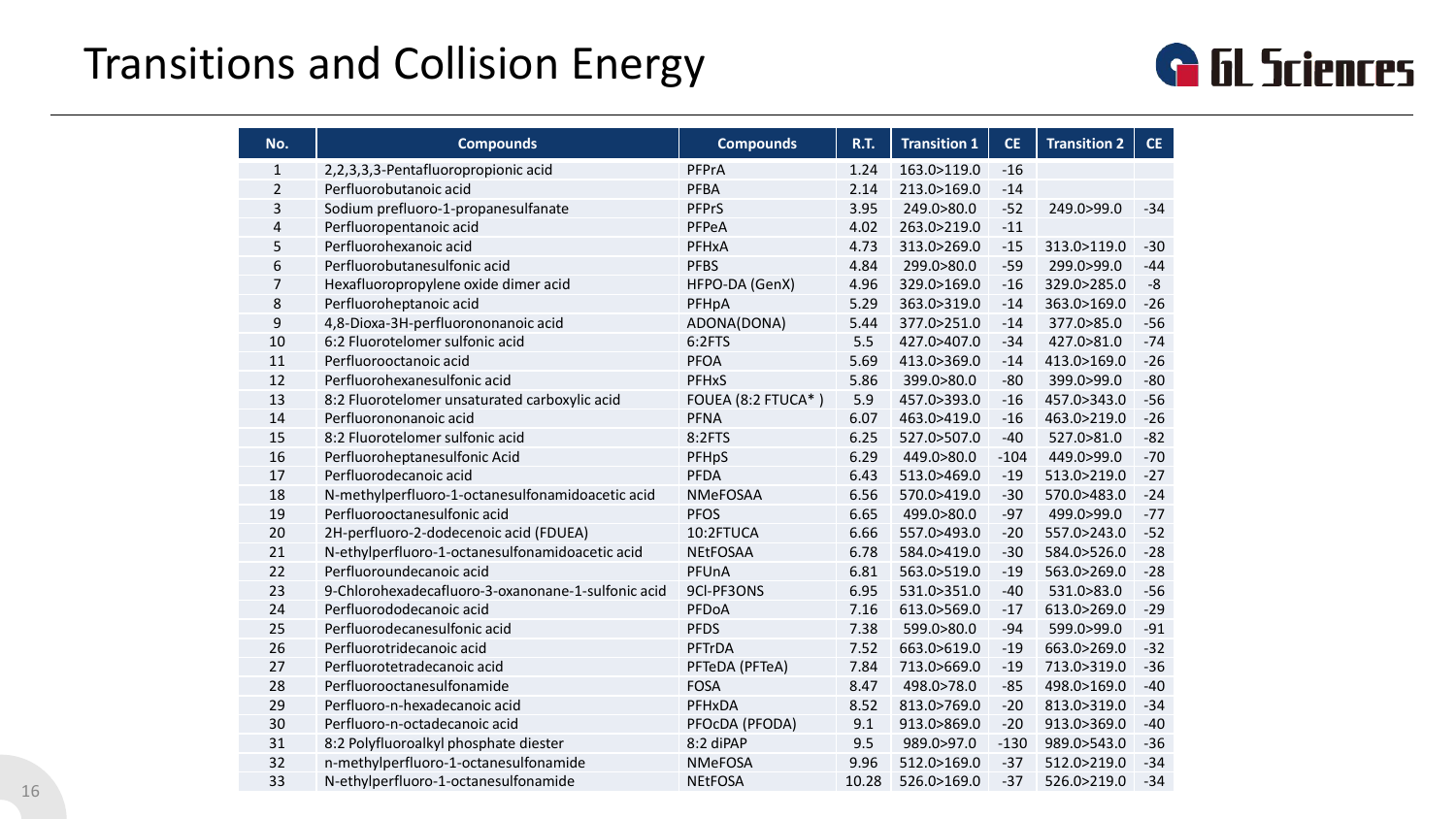

# FM4 Performance Data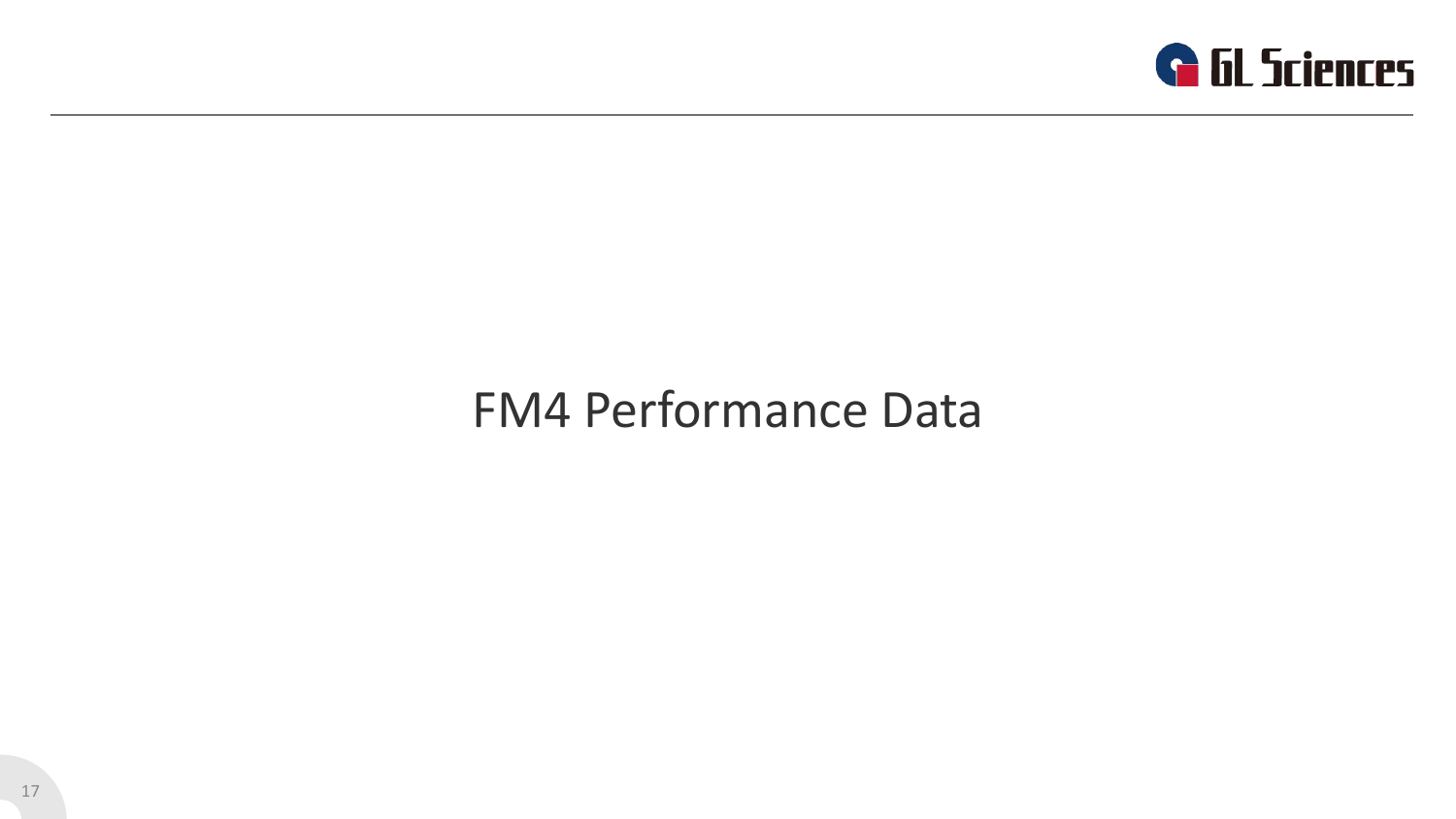### PFAS Recovery Rate



Addition of internal standard solution of ionic PFAS



| <b>Particle collection</b>           |                             |              |
|--------------------------------------|-----------------------------|--------------|
| Compounds                            | <b>Recovery</b><br>Rate (%) |              |
| $^{13}C_3$ -PFBS                     | 94                          | 4:2F         |
| $^{13}C_3$ -PFHxS                    | 94                          | $^{13}C_{2}$ |
| ${}^{13}C_8$ -PFOS                   | 85                          | $^{13}C_{2}$ |
| ${}^{13}C_4$ -PFBA                   | 47                          | $^{13}C_{2}$ |
| ${}^{13}C_5$ -PFPeA                  | 59                          | $N-N$        |
| ${}^{13}C_5$ -PFHxA                  | 69                          | N-Et         |
| ${}^{13}C_4$ -PFHpA                  | 79                          | $N-N$        |
| ${}^{13}C_8$ -PFOA                   | 85                          | N-Et         |
| $^{13}C_9$ -PFNA                     | 103                         |              |
| ${}^{13}C_6$ -PFDA                   | 88                          |              |
| <sup>13</sup> C <sub>7</sub> -PFUnDA | 95                          |              |

| <b>Gas collection</b>                 |                      |  |  |  |  |  |
|---------------------------------------|----------------------|--|--|--|--|--|
| Compounds                             | Recovery<br>Rate (%) |  |  |  |  |  |
| $4:2$ FTOH- $d_4$                     | 91                   |  |  |  |  |  |
| $^{13}C_{2}$ -6:2FTOH-d <sub>2</sub>  | 90                   |  |  |  |  |  |
| $^{13}C_{2}$ -8:2FTOH-d <sub>2</sub>  | 102                  |  |  |  |  |  |
| $^{13}C_{2}$ -10:2FTOH-d <sub>2</sub> | 84                   |  |  |  |  |  |
| $N-MeFOSA-d5$                         | 71                   |  |  |  |  |  |
| N-EtFOSA-d3                           | 78                   |  |  |  |  |  |
| N-MeFOSE-d <sub>7</sub>               | 110                  |  |  |  |  |  |
| $N$ -EtFOSE-d <sub>9</sub>            | 110                  |  |  |  |  |  |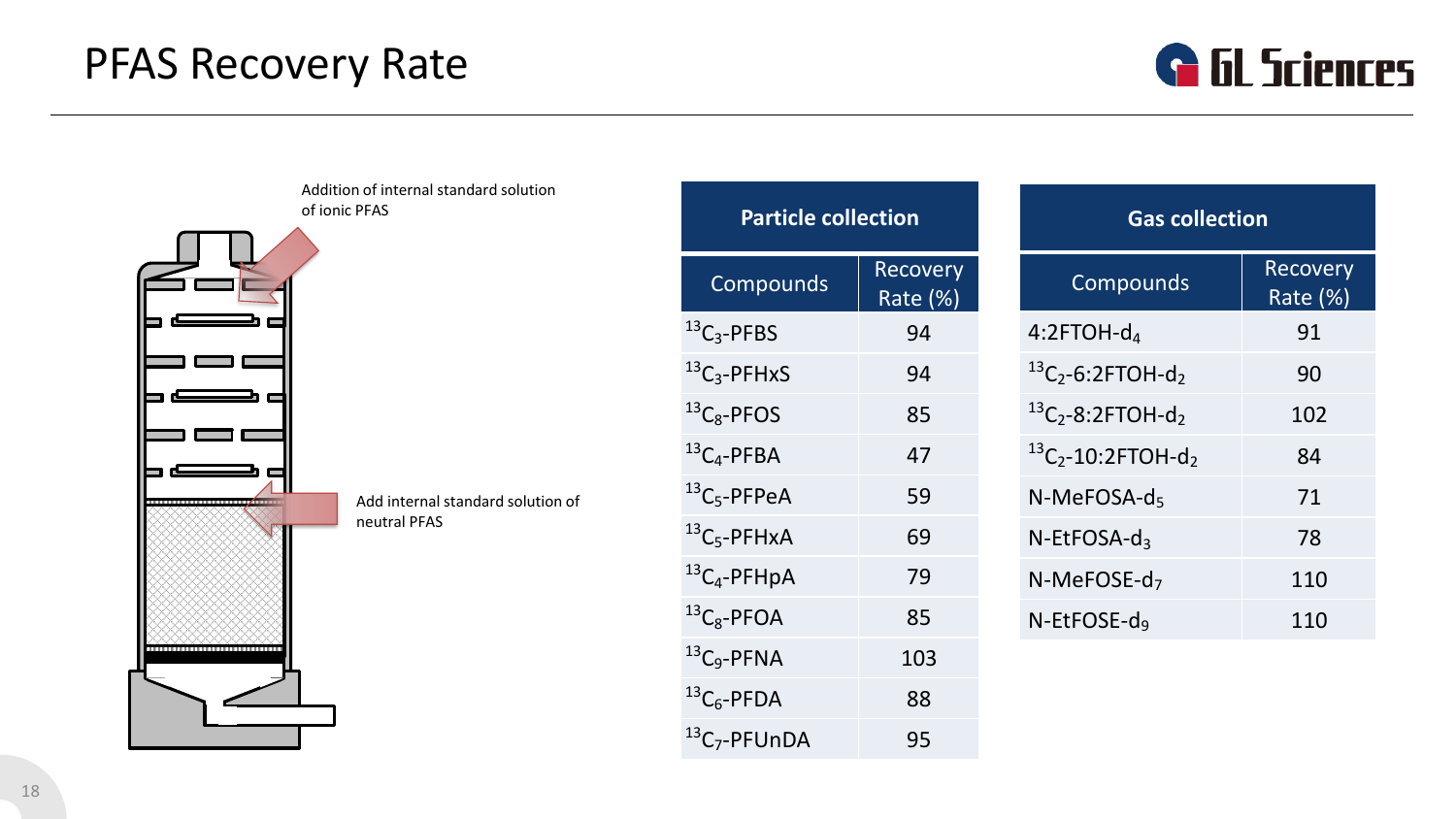### Air Measurement Example





**Ionic PFAS Neutral PFAS**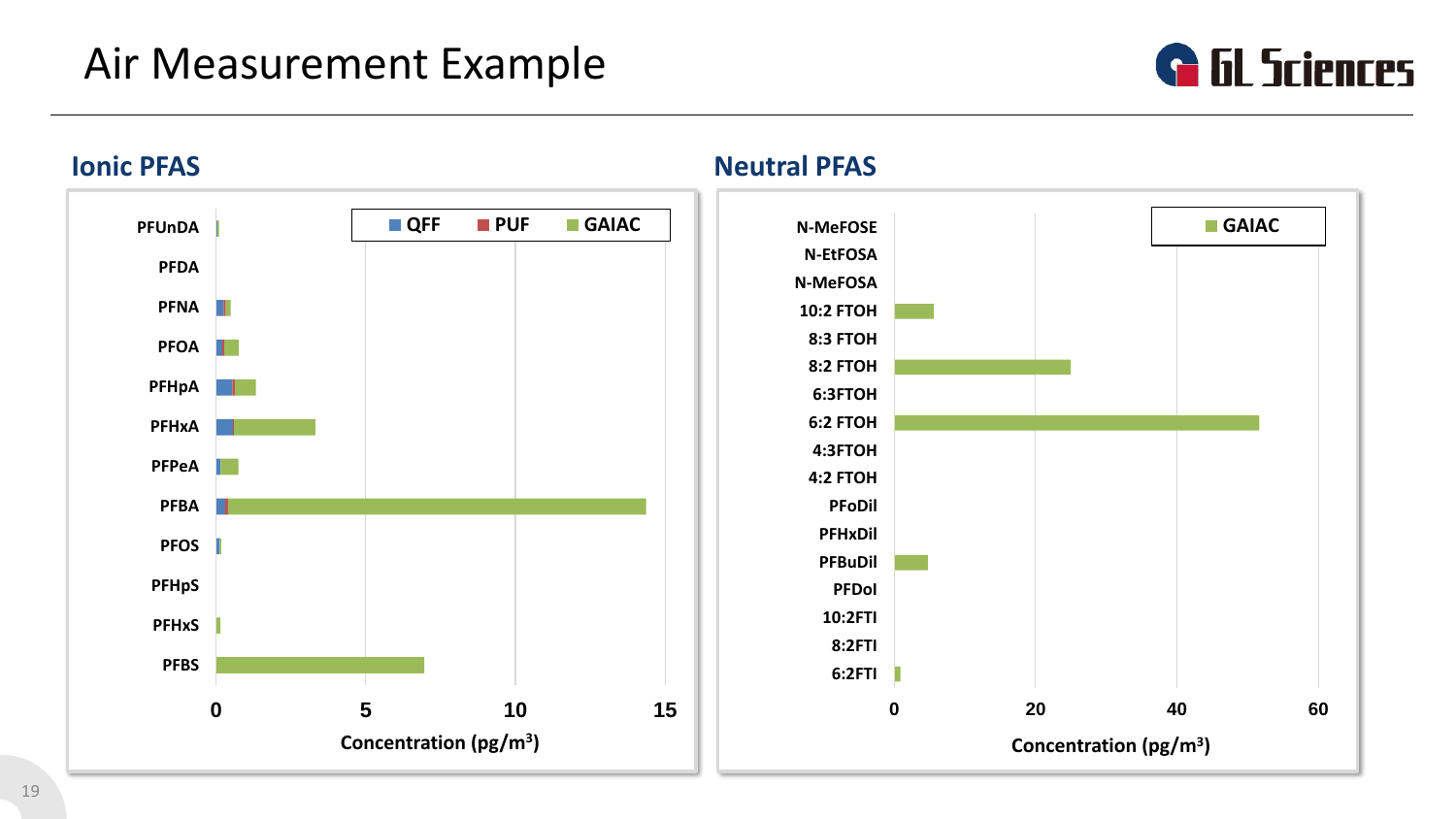

#### **FM4**

| Cat.No.    | <b>Item</b> | Qtv.  | <b>Specifications</b>                                                                                                       |
|------------|-------------|-------|-----------------------------------------------------------------------------------------------------------------------------|
| 1050-13015 | FM4         | 1 set | Material: Aluminum (anodizing treatment)<br>Dimension: 60 mm $\times$ 195 mm<br>Weight: approx. 900 g<br>Connection: Rc 1/4 |



FM4



Quartz Fiber Filter (QFF)



### **Consumables**

| Cat.No. | <b>Item</b>                                          | Qty.                                        | Number of use<br>per sampling | <b>Specifications</b>   |
|---------|------------------------------------------------------|---------------------------------------------|-------------------------------|-------------------------|
|         | 1050-13022 Quartz Fiber Filter QFF31                 | $100$ pcs                                   | 3 pcs                         | Impactor section, 31 mm |
|         | 1050-13023 Quartz Fiber Filter QFF47                 | $100$ pcs                                   | 1 <sub>p<sub>c</sub></sub>    | Backup, 47 mm           |
|         | 1050-13021 Polyurethane Foam PUF4750                 | 10 pcs                                      | 1 pc                          | 47 mm $\times$ 50 mm    |
|         | 1050-13020 Activated Carbon Fiber Disk (GAIAC FF047) | 20 pcs $(2/\text{pk} \times 10 \text{pks})$ | 2 pcs                         | 47 mm $\times$ 2 mm     |